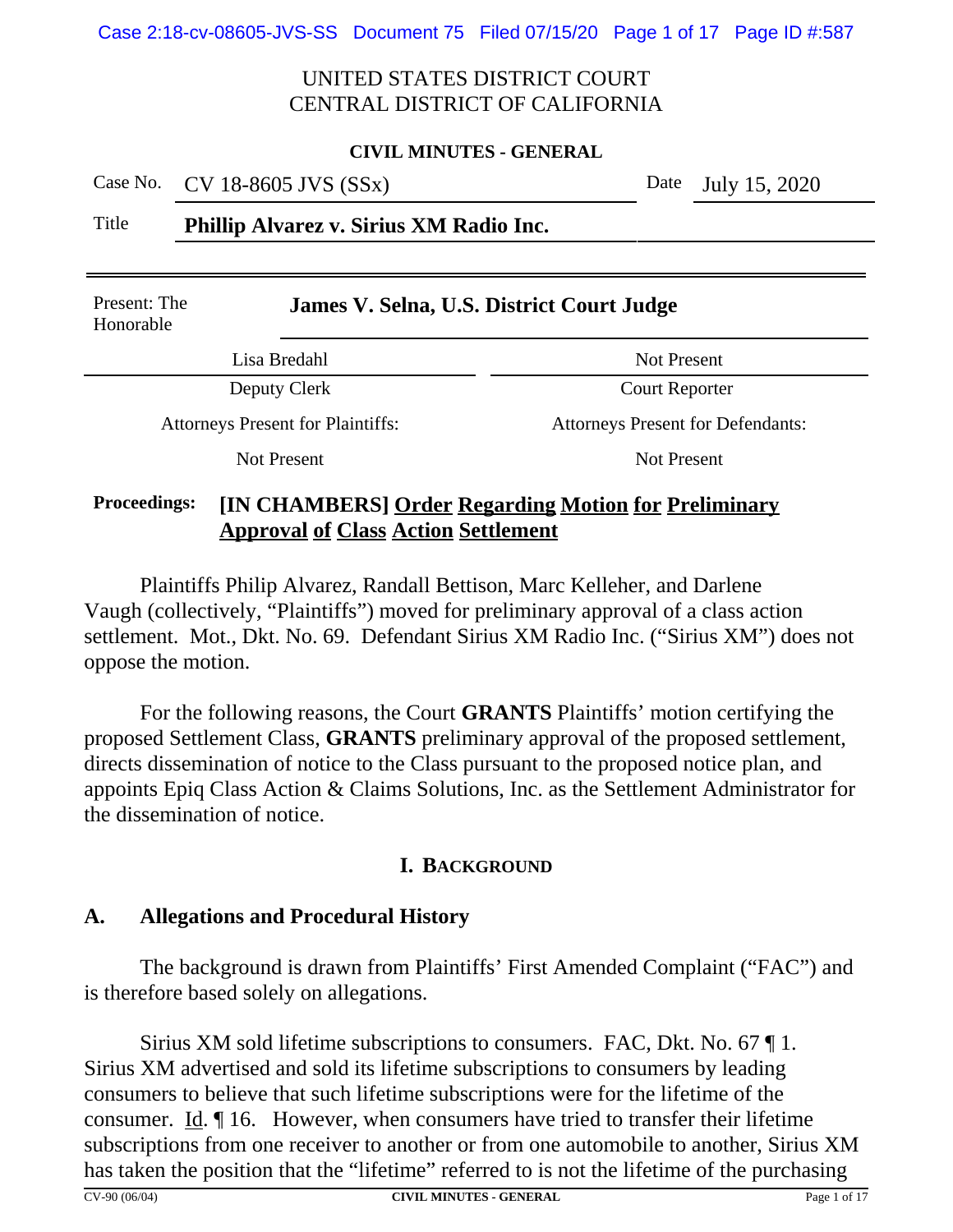#### **CIVIL MINUTES - GENERAL**

| Case No. CV 18-8605 JVS $(SSx)$ | Date July 15, 2020 |
|---------------------------------|--------------------|
|                                 |                    |

# Title **Phillip Alvarez v. Sirius XM Radio Inc.**

consumer, but the lifetime of the receiver or automobile. Id.

Alvarez filed this action in Los Angeles County Superior Court on August 28, 2018, alleging violations of the UCL and CLRA, as well as fraudulent and negligent misrepresentation. Not., Dkt. No. 1. Sirius XM removed this action to this Court on October 5, 2018. Id.

The Settlement resolves three separate class action lawsuits filed by the Named Plaintiffs against Sirius XM: Vaugh v. Sirius XM Radio Inc*.*, No. 1:18-cv-10331-NLH-AMD (D.N.J.) ("Vaugh"), Alvarez v. Sirius XM Radio Inc*.*, No. 2:18-cv-08605-JVS-SS (C.D. Cal.) ("Alvarez"), and Bettison v Sirius XM Radio Inc., 3:18-cv-01065-PK (D. Or.) ("Bettison"), as well as the individual claim of Wright in the class action entitled Wright v. Sirius XM Radio Inc., No. 8:16-cv-01688-JVS-JCG (C.D. Cal.) ("Wright"). Declaration of Robert Ahdoot ("Ahdoot Decl."), Dkt. No. 69-1 ¶ 2.

## **B. Summary of the Settlement**

#### **1. The Settlement Class**

The Settlement Class is defined as:

All Persons in the United States who purchased a paid subscription from Sirius XM (or one of its predecessors) that was marketed as a "lifetime plan" or "lifetime subscription." Excluded from the Class are: Sirius XM and its parents, subsidiaries, or any entities in which it has a controlling interest, as well as Sirius XM's officers, directors, employees, affiliates, legal representatives, heirs, predecessors, successors, and assigns. Also excluded are any Judges to whom this case is assigned as well as their judicial staff and immediate family members.

Settlement Agreement ("SA"), Dkt. No. 68 ¶ 33.

The Settlement Class currently consists of approximately 964,000 individuals. As of the execution date of the Settlement Agreement, approximately 838,000 individuals have Active Lifetime Subscriptions ("Active Subscribers"), and approximately 126,000 have Inactive Lifetime Subscriptions("Inactive Subscribers"). Id. ¶¶ 2, 19.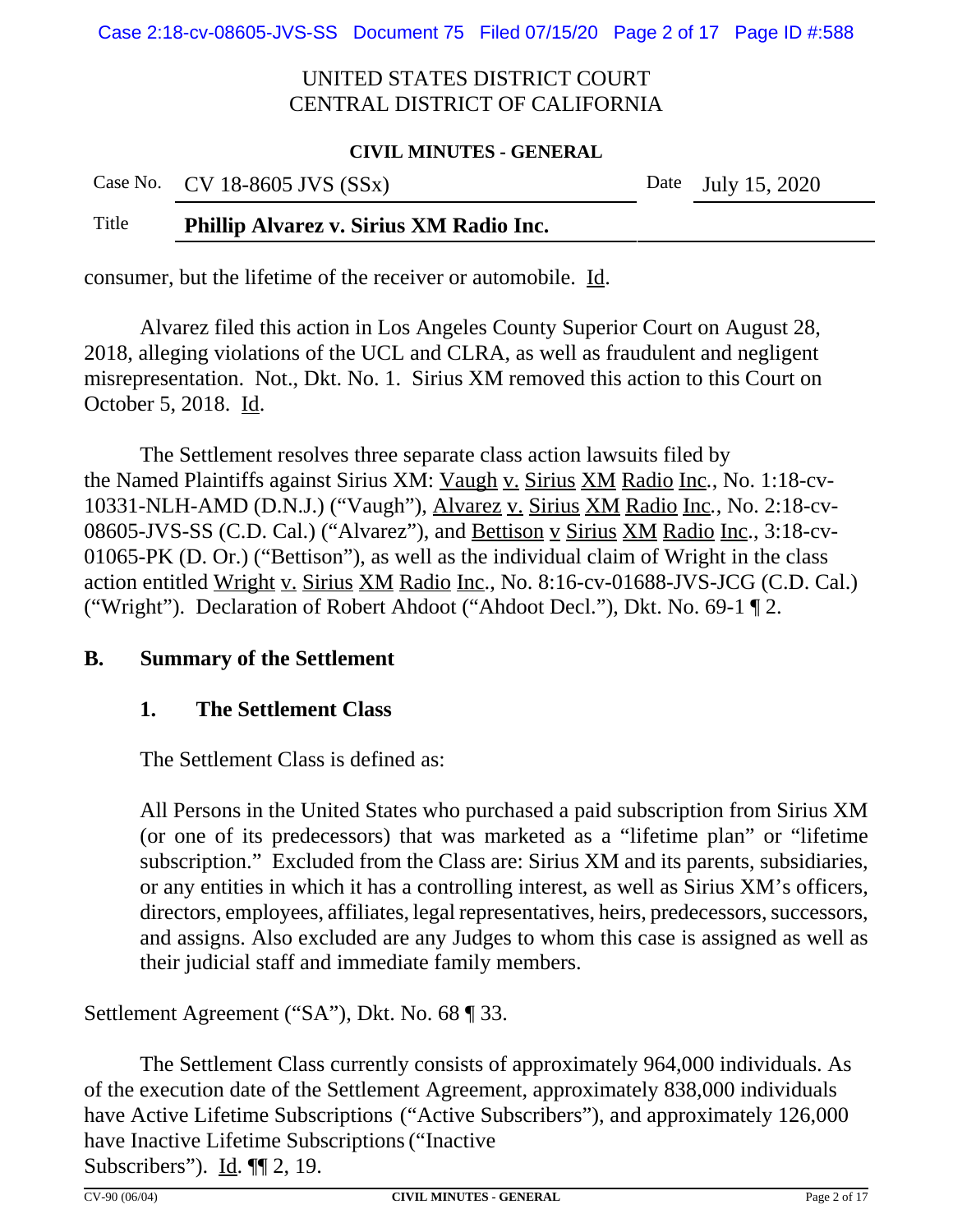#### **CIVIL MINUTES - GENERAL**

#### Case No. CV 18-8605 JVS (SSx) Date July 15, 2020

## Title **Phillip Alvarez v. Sirius XM Radio Inc.**

#### **2. Settlement Amount and Injunctive Relief**

The proposed Settlement achieves a "Lifetime Subscription" for Settlement Class Members that can actually last for their lifetime, as opposed to a maximum of four Devices. SA ¶¶ 66-68. Pursuant to the Settlement, Settlement Class Members will be able to transfer their Lifetime Subscriptions to an unlimited number of different Devices, for a charge of \$35 per transfer (a reduction from Sirius XM's \$75 per transfer fee). Id*.* ¶ 66(a).

In the event a Settlement Class Member no longer holds an Active Lifetime Subscription (but, rather, an Inactive Lifetime Subscription that, for instance, expired along with a Device, or was converted to a yearly, monthly, or some other subscription), he or she will have the option of reactivating that Lifetime Subscription (at no charge) with the above benefits, or claiming \$100 in cash.  $\underline{Id}$ .  $\P$  67.

Internet streaming of Sirius XM's radio service will be made available to inactive lifetime subscribers who choose to reactivate, with no additional fee paid to Sirius XM (Internet streaming is already available to active lifetime subscribers at no additional fee paid to Sirius XM). Id*.* ¶ 66(c).

Plaintiffs' expert, Christian Tregillis, opines that the Settlement's benefits are worth approximately \$96.4 million. Declaration of Christian Tregillis ("Tregillis Decl.") ¶ 35.

## **3. Attorneys' Fees and Costs**

Class Counsel means are (i) Robert Ahdoot and Tina Wolfson of Ahdoot & Wolfson, PC, (ii) Keith S. Dubanevich of Stoll Stoll Berne Lokting & Shlachter, PC, and (iii) Cornelius P. Dukelow of Abington Cole & Ellery.

Class Counsel will request fees and expenses not to exceed \$3,500,000, to be paid by Sirius XM. Id. ¶ 76.

## **4. Administrative Expenses and Service Awards**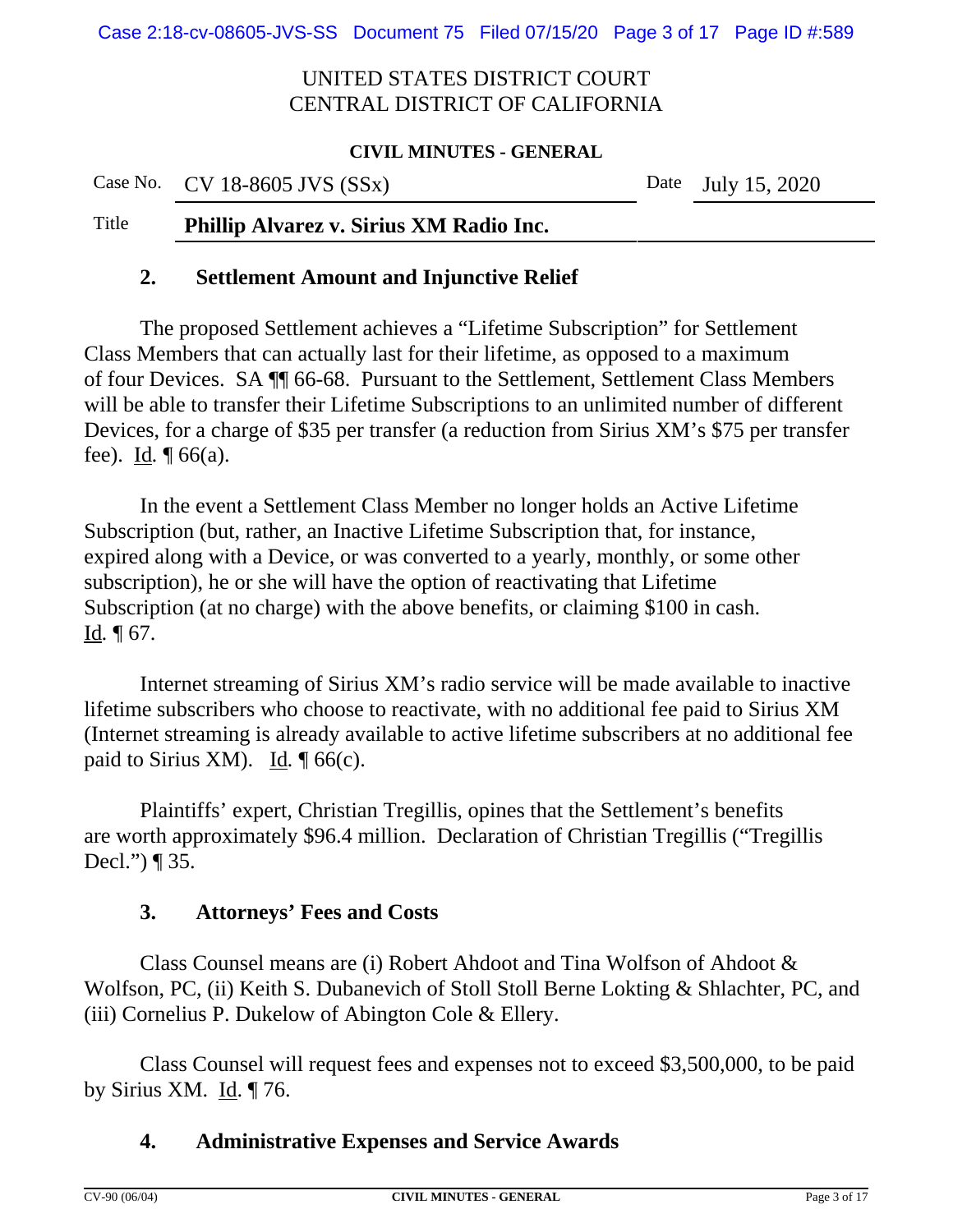#### **CIVIL MINUTES - GENERAL**

| Case No. CV 18-8605 JVS $(SSx)$ | Date July 15, 2020 |
|---------------------------------|--------------------|
|                                 |                    |

## Title **Phillip Alvarez v. Sirius XM Radio Inc.**

Sirius XM has agreed to pay for the costs of the settlement notice and administration, court-approved attorneys' fees and expenses up to \$3.5 million, and Service Payments for each Named Plaintiff and Paul Wright up to \$5,000 each. SA ¶¶ 45, 75-78.

The Settlement Administrator shall be responsible for administrative tasks, which shall include, (a) arranging for distribution of the Class Notice and Claim Form to Settlement Class Members; (b) making any mailings to Settlement Class Members required under this Settlement Agreement; (c) forwarding written inquiries from Settlement Class Members to Class Counsel or their designee; (d) establishing and maintaining the Settlement Website, and any internet banner advertisements, subject to review and approval by the Parties; (e) distributing cash payments to Settlement Class Members with Inactive Lifetime Subscriptions, to the extent that such Settlement Class Members submit timely, valid and correct Claim Forms. Id.  $\P$  43.

#### **5. Release**

Plaintiffs shall completely release and forever discharge Sirius XM and each of its past, present or future parents, subsidiaries, affiliates, officers, directors, employees, general or limited partners, insurers, legal representatives, trustees, attorneys, shareholders, agents, assigns, and third party suppliers and vendors (collectively, the "Released Parties") from any and all claims, counterclaims, lawsuits, set offs, costs, losses, rights, demands, charges, complaints, actions, causes of action, obligations, or liabilities of any and every kind, including without limitation (i) those known or unknown or capable of being known, (ii) those which are unknown but might be discovered or discoverable, and (iii) those accrued or unaccrued, matured or not matured, suspected or unsuspected, asserted or unasserted, foreseen or unforeseen, actual or contingent, liquidated or unliquidated, all from the beginning of the world until today, that arise out of or in any way relate or pertain to claims, no matter how styled, (a) that were asserted, or attempted to be asserted, or that could have been asserted, based on the facts alleged in the Cases, the Action and / or the Consolidated Class Action Complaint, or (b) that arise out of, relate to, or are in connection with the sale of Sirius XM's Lifetime Subscriptions, whether arising out of common law, state law, or federal law, whether by Constitution, statute, contract, common law, or equity, or (c) that arise out of, relate to, or are in connection with the administration of the Settlement (the "Released Claims"). SA ¶ 83.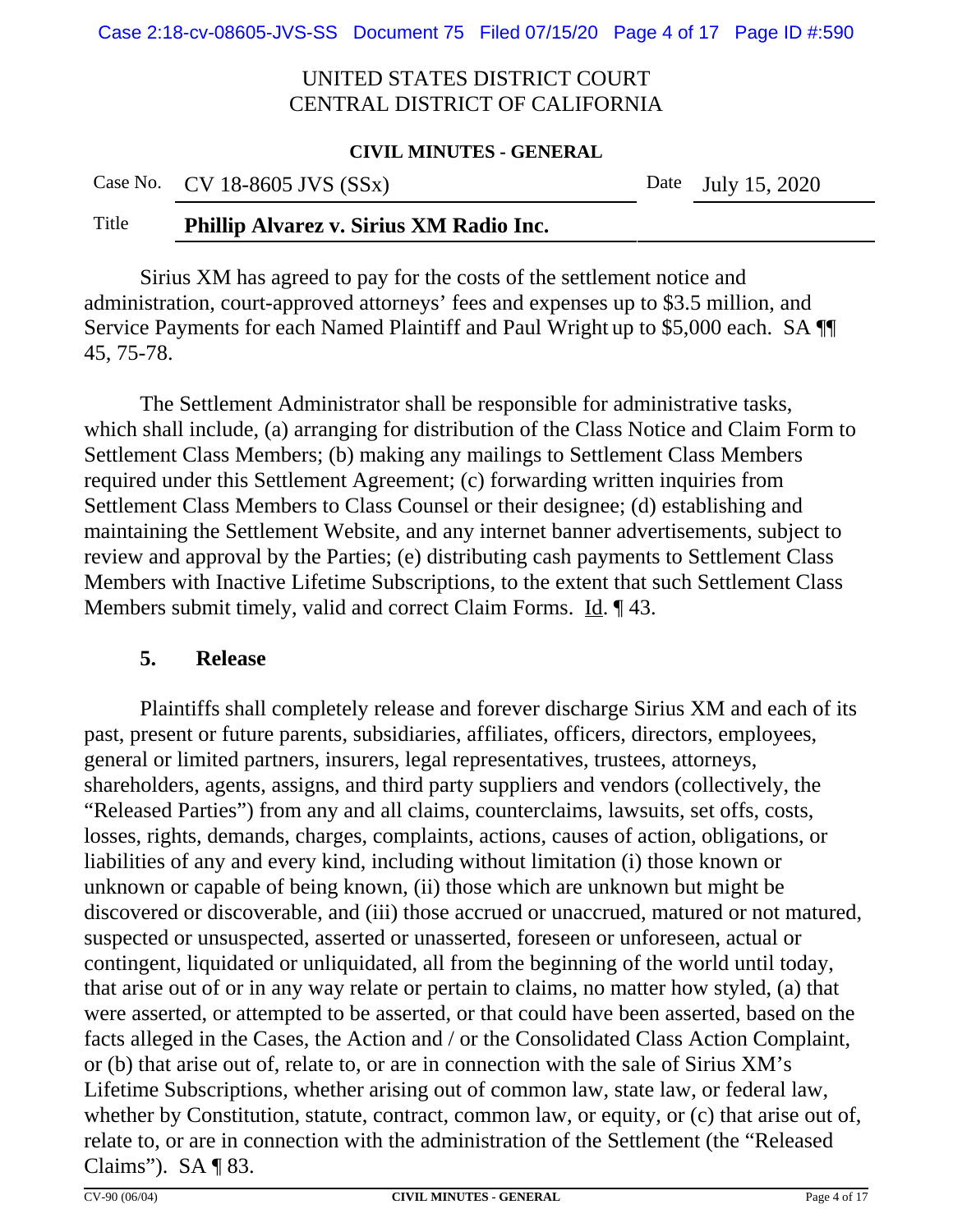#### **CIVIL MINUTES - GENERAL**

|       | Case No. CV 18-8605 JVS (SSx) | Date July 15, 2020 |
|-------|-------------------------------|--------------------|
| _____ |                               |                    |

## Title **Phillip Alvarez v. Sirius XM Radio Inc.**

#### **6. Notice**

The parties propose that Epiq serve as Settlement Administrator to provide notice, administer the claim process, distribute payments, and provide other services necessary to effectuate the Settlement Agreement. SA ¶ 43.

Epiq shall establish a Settlement Website which will contain the Long Form Notice and inform Settlement Class Members of relevant dates and deadlines and related information. Id. ¶ 51. The Settlement Website shall provide Settlement Class Members with Inactive Lifetime Subscriptions the ability to submit a Claim Form electronically. Id. To the extent reasonably possible, the Settlement Website shall also provide Settlement Class Members with the ability to determine the number of Lifetime Subscription accounts they hold and whether any such account is an Inactive Lifetime Subscription or Active Lifetime Subscription. Id.

Within 45 days after the entry of the Preliminary Approval Order and to be substantially completed not later than 60 days after entry of the Preliminary Approval Order, the Settlement Administrator shall commence distribution of individual notice to Person(s) believed to be included in the definition of the Settlement Class. Id. ¶ 52. Epiq will email those persons for whom an email address is available. Id.

A Postcard Notice will be mailed via USPS first class mail to all undeliverable email notices after several attempts to deliver the email notice. Declaration of Cameron Azari, Dkt. No. 68-5 ¶ 12. Both individual mailed notice and email notice will direct the recipients to a case website dedicated to the settlement where they can access additional information. Id. The individual notice effort will be supplemented by a targeted media campaign, which will include newspaper, online media, and a case website. Id. The supplemental media notice will help reach those Settlement Class Members for whom the notice may be undeliverable. Id.

# **7. Opt-Out and Objection Process**

Each person who is included in the definition of the Settlement Class shall have the right to opt-out. SA ¶ 59(a). The Summary Notice and Long Form Notice shall inform each such Person of his or her right to request exclusion from the Settlement Class and not to be bound by the Settlement Agreement. Id. ¶ 59(b).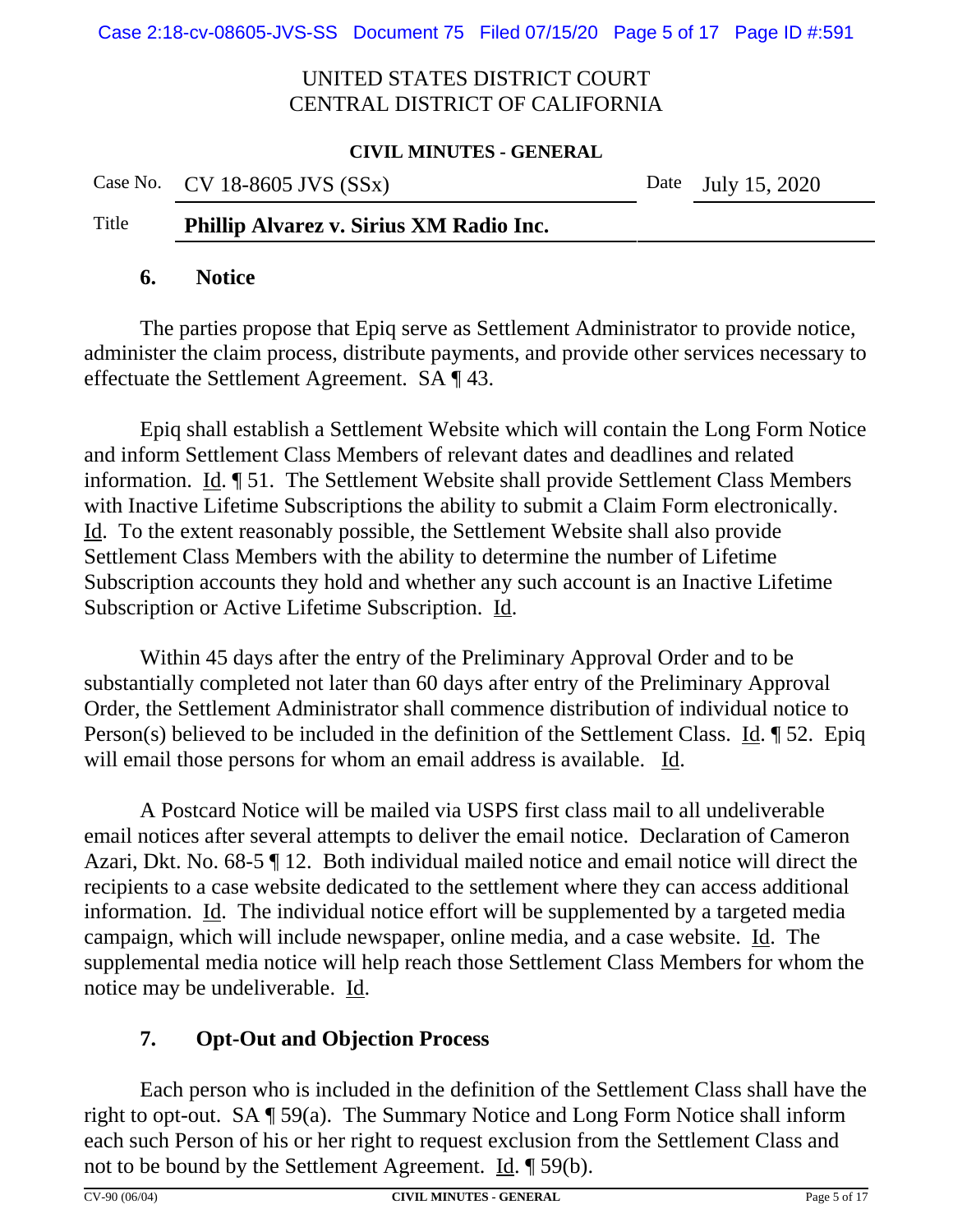#### **CIVIL MINUTES - GENERAL**

| Case No. CV 18-8605 JVS $(SSx)$ | Date July 15, 2020 |  |
|---------------------------------|--------------------|--|
|                                 |                    |  |

# Title **Phillip Alvarez v. Sirius XM Radio Inc.**

Active Subscribers will receive the benefits of the Settlement automatically. In the event an Active Subscriber does not opt out, then he or she will be subject to the releases set forth in the Settlement.

Inactive Subscribers must submit a Claim Form to obtain the Settlement's benefits (i.e. reactivation of the Lifetime Subscription or a \$100 payment). SA ¶ 68(a), Ex. A (Claim Form). Claim Forms may be submitted on-line (through the Settlement Website) or by mail. In the event an Inactive Subscriber does not submit a Claim Form, and does not opt out, then he or she will be subject to the releases set forth in the Settlement. Settlement Class Members will be provided an opportunity to determine whether they have either Inactive Lifetime Subscriptions or Active Lifetime Subscriptions (as of the Settlement Agreement's date) via a tool on the Settlement Website's landing page. Id*.* ¶ 51.

Any Person who is included in the definition of the Settlement Class who is not a Successful Opt-Out and who wishes to object to the proposed Settlement must, on or before the Opt-Out and Objection Deadline, mail or hand-deliver written objections to the Settlement ("Objections") to Class Counsel and Counsel for Sirius XM, at the addresses set forth in the individual or publication notices, and file, mail or handdeliver the Objections simultaneously to the Court. Id*.* ¶ 60(a).

## **8. Revocation of Agreement**

The Settlement Administrator shall provide a list of any and all Successful Opt-Outs to the Parties within five days after the Opt-Out and Objection Deadline. Sirius XM may terminate this Agreement no later than 20 days after the Opt-Out and Objection Deadline, at its option, if more than 200 Persons or entities who fall under the definition of the Settlement Class are Successful Opt-Outs. SA ¶ 94.

# **II. LEGAL STANDARD**

Federal Rule of Civil Procedure Rule 23(e) states that "[t]he claims … of a certified class—or a class proposed to be certified for purposes of settlement—may be settled . . . or compromised only with the court's approval." "The parties must provide the court with information sufficient to enable it to determine whether to give notice of the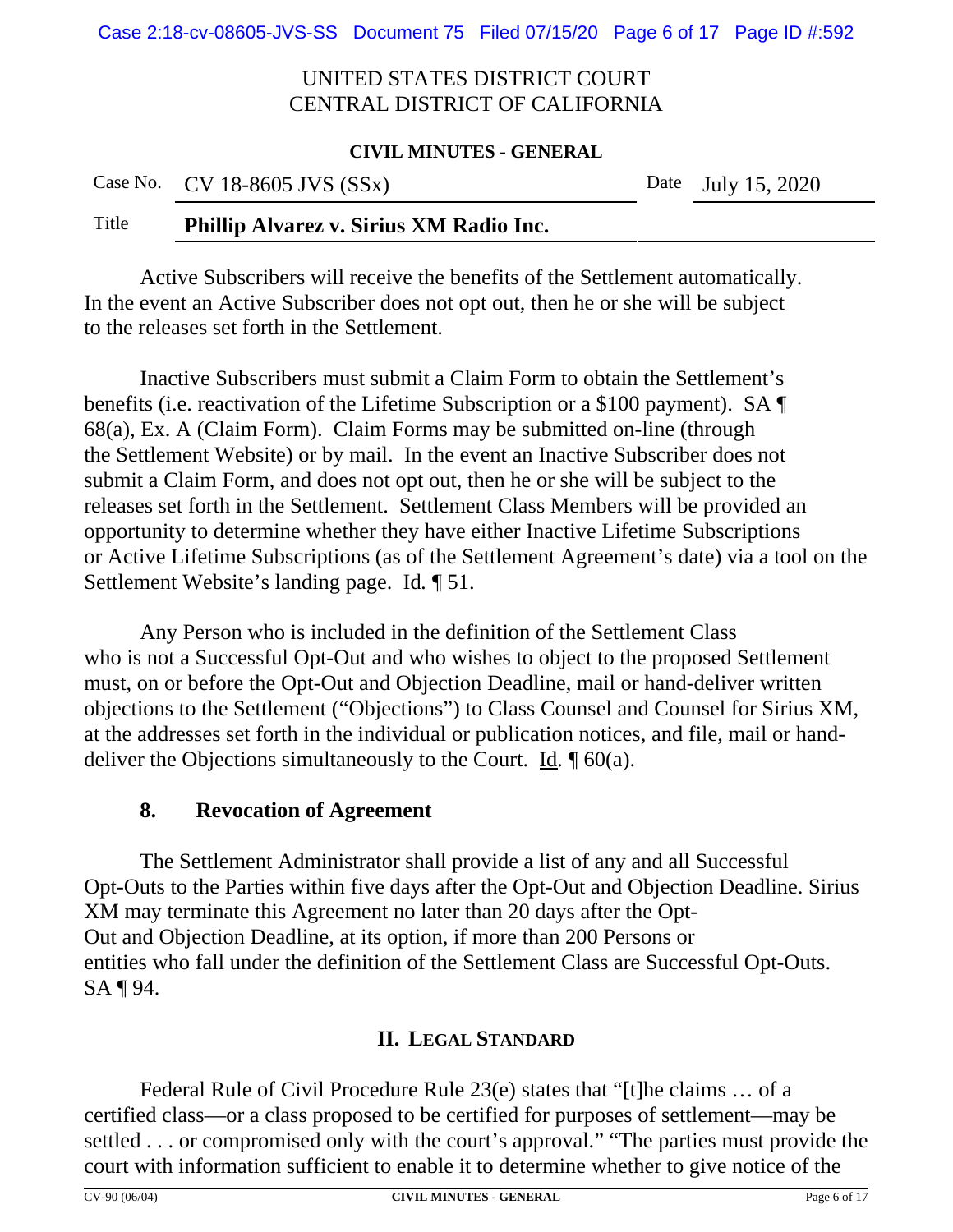Case 2:18-cv-08605-JVS-SS Document 75 Filed 07/15/20 Page 7 of 17 Page ID #:593

## UNITED STATES DISTRICT COURT CENTRAL DISTRICT OF CALIFORNIA

#### **CIVIL MINUTES - GENERAL**

| Case No. $CV$ 18-8605 JVS $(SSx)$ | Date July 15, 2020 |
|-----------------------------------|--------------------|
|                                   |                    |

# Title **Phillip Alvarez v. Sirius XM Radio Inc.**

propos[ed] [settlement] to the class." Fed. R. Civ. P. 23(e)(1)(A). "The court must direct notice in a reasonable manner to all class members who would be bound by the proposal if giving notice is justified by the parties' showing that the court will likely be able to: (i) approve the propos[ed] [settlement] under Rule 23(e)(2); and (ii) certify the class for purposes of judgment on the proposal." Id.  $23(e)(1)(B)(i)(ii)$ .

# **III. DISCUSSION**

# **A. Preliminary Approval of the Proposed Class Settlement**

# **1. The Fairness Factors Support Settlement Approval**

Under Rule 23(e)(2) if the proposed settlement would bind class members, the Court may approve it only after a hearing and only on finding that it is fair, reasonable and adequate. To make this determination, the Court must consider the following factors:

(A) the class representatives and class counsel have adequately represented the class;

(B) the proposal was negotiated at arm's length;

- (C) the relief provided for the class is adequate, taking into account:
	- (i) the costs, risks, and delay of trial and appeal;
	- (ii) the effectiveness of any proposed method of distributing relief to the class, including the method of processing class-member claims;
	- (iii) the terms of any proposed award of attorneys' fees, including timing of payment; and
	- (iv) any agreement required to be identified under Rule  $23(e)(3)$ ; and

(D) the proposal treats class members equitably relative to each other.

Fed. R. Civ. P. 23(e)(2).

Before the revisions to the Federal Rule of Civil Procedure 23(e), the Ninth Circuit had developed its own list of factors to be considered. See e.g., In re Bluetooth Headset Products Liab. Litig., 654 F.3d 935, 964 (9th Cir. 2011) (citing Churchill Vill., L.L.C. v. Gen. Elec., 361 F.3d 566, 575 (9th Cir. 2004)). The revised Rule 23 "directs the parties to present [their] settlement to the court in terms of [this new] shorter list of core concerns[.]" Fed. R. Civ. P. 23(e)(2), 2018 Advisory Committee Notes. "The goal of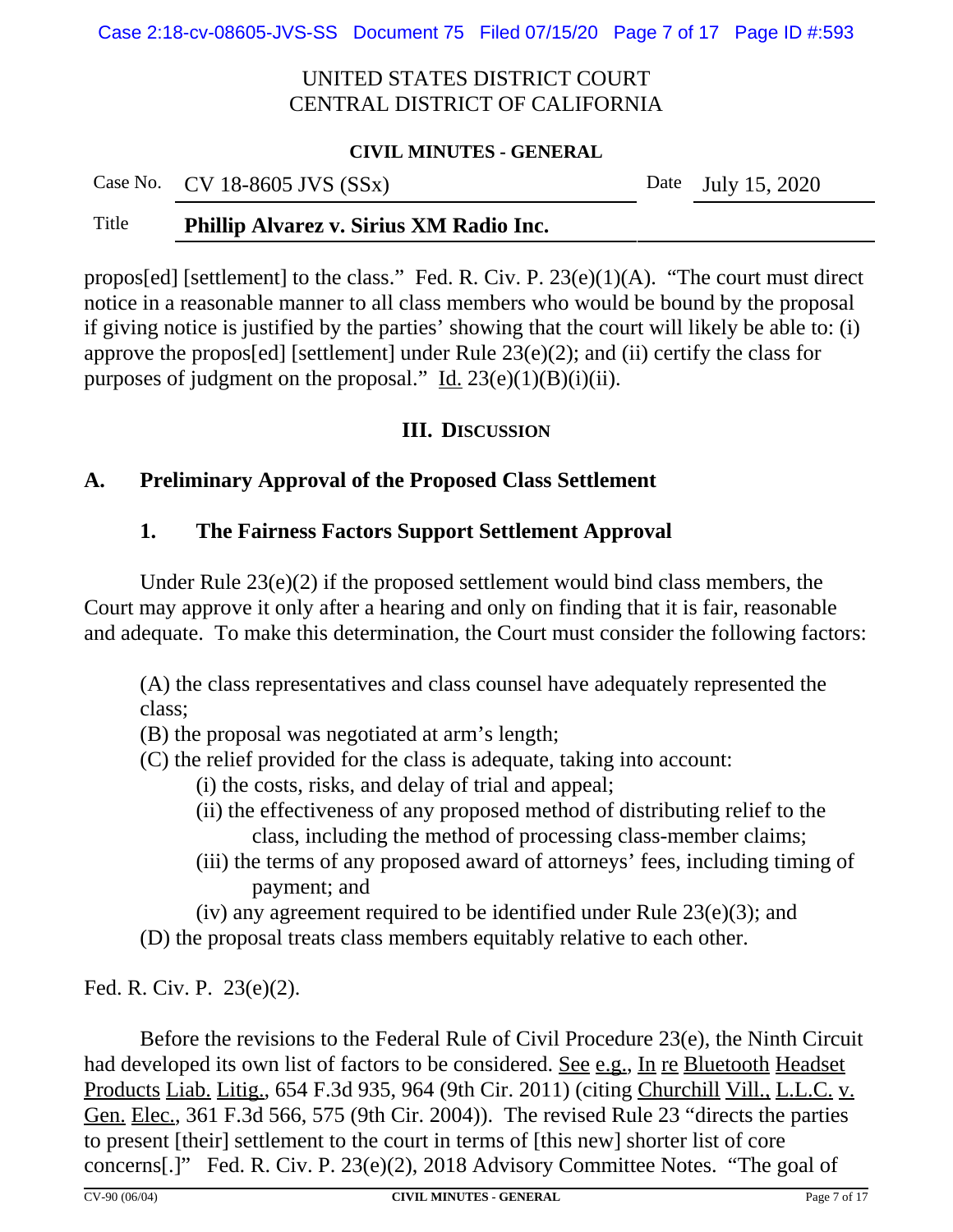Case 2:18-cv-08605-JVS-SS Document 75 Filed 07/15/20 Page 8 of 17 Page ID #:594

## UNITED STATES DISTRICT COURT CENTRAL DISTRICT OF CALIFORNIA

#### **CIVIL MINUTES - GENERAL**

|       | Case No. CV 18-8605 JVS $(SSx)$         | Date July 15, 2020 |
|-------|-----------------------------------------|--------------------|
| Title | Phillip Alvarez v. Sirius XM Radio Inc. |                    |

[amended Rule  $23(e)$ ] is ... to focus the [district] court and the lawyers on the core concerns of procedure and substance that should guide the decision whether to approve the proposal." Id.

## **a. Adequacy of Representation by Class Representatives and Class Counsel**

Under Rule  $23(e)(2)(A)$ , the first factor to be considered is whether the class representatives and class counsel have adequately represented the class. This analysis includes "the nature and amount of discovery" undertaken in the litigation. Fed. R. Civ. P. 23(e)(2)(A), 2018 Advisory Committee Notes.

Class Counsel are experienced in class action litigation. Ahdoot Decl. ¶¶ 30-37; Declaration of Cornelius Dukelow ("Dukelow Decl."), Dkt. No. 69-3 ¶¶ 2-5.

Although the Wright action did not proceed far into the discovery period, that action was litigated in this Court and in the Ninth Circuit before the Settlement was reached. Sirius XM disclosed evidence under mediation privilege, and thus the extent of discovery completed is more extensive than the stage of proceedings alone might suggest. Ahdoot Decl. ¶ 12. Class Counsel conducted a thorough examination, investigation, and evaluation of the relevant law, facts, and allegations to assess the merits of the claims and potential claims to determine the strength of liability, potential remedies, and all defenses thereto.  $\underline{Id}$ .  $\P$  13.

Because Plaintiffs and Class Counsel have adequately represented the Class, this factor weighs in favor of preliminary approval.

# **b. Negotiated at Arm's Length**

The second Rule 23(e)(2) factor asks the Court to confirm that the proposed settlement was negotiated at arm's length. Fed. R. Civ. P. 23(e)(2)(B). As with the preceding factor, this can be "described as [a] 'procedural' concern[], looking to the conduct of the litigation and of the negotiations leading up to the proposed settlement." Fed. R. Civ. P. 23(e)(2), 2018 Advisory Committee Notes. "[T]he involvement of a neutral or court-affiliated mediator or facilitator in [settlement] negotiations may bear on whether th[ose] [negotiations] were conducted in a manner that would protect and further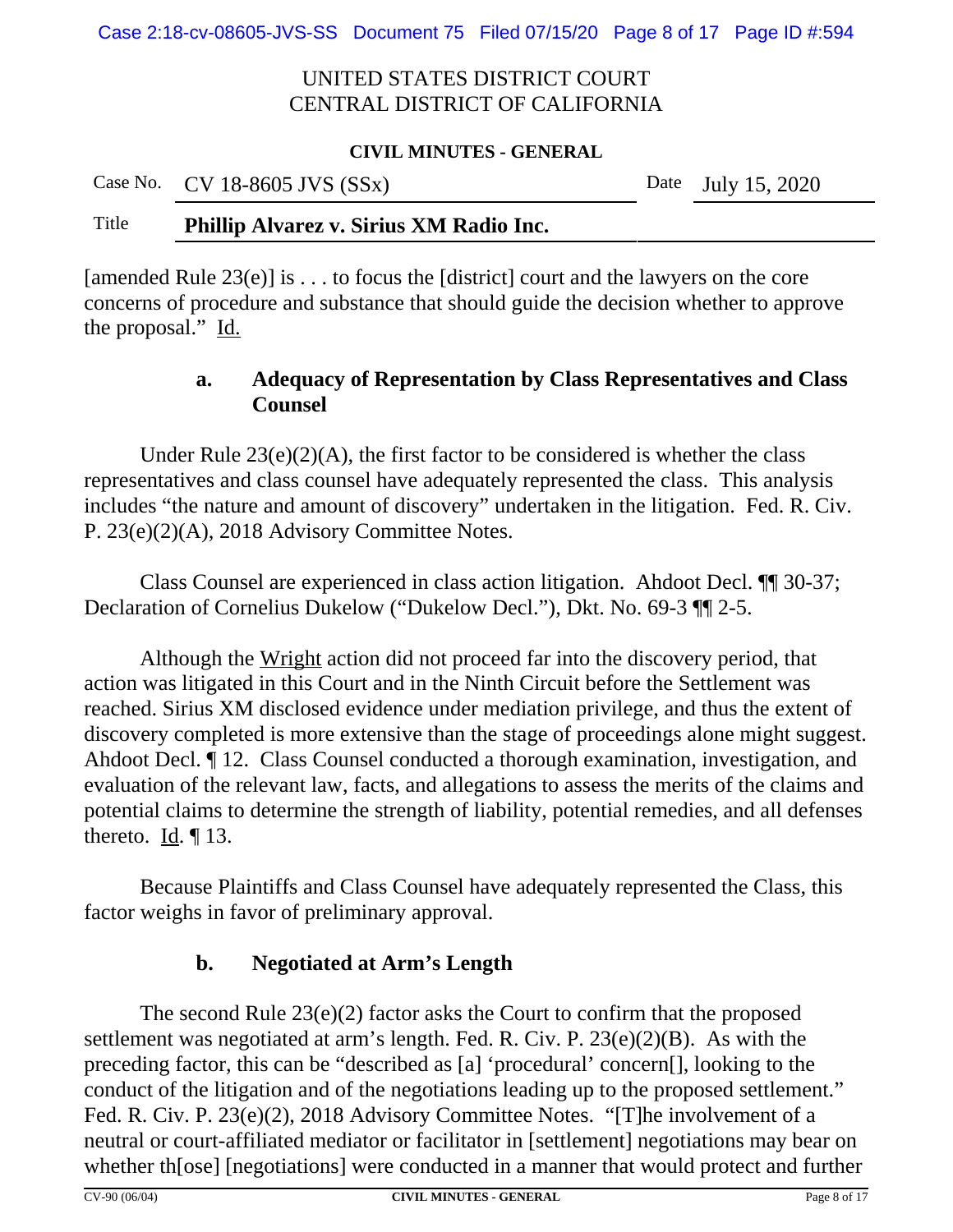Case 2:18-cv-08605-JVS-SS Document 75 Filed 07/15/20 Page 9 of 17 Page ID #:595

## UNITED STATES DISTRICT COURT CENTRAL DISTRICT OF CALIFORNIA

#### **CIVIL MINUTES - GENERAL**

| Case No. CV 18-8605 JVS (SSx) | Date July 15, 2020 |
|-------------------------------|--------------------|
|                               |                    |

# Title **Phillip Alvarez v. Sirius XM Radio Inc.**

the class interests." Fed. R. Civ. P. 23(e), 2018 Advisory Committee Notes; accord Pederson v. Airport Terminal Servs., No. 15-cv-02400, 2018 WL 2138457, at \*7 (C.D. Cal. April 5, 2018) (the oversight "of an experienced mediator" reflected noncollusive negotiations).

The parties participated in a full-day mediation session before the Honorable Carl J. West (Ret.) on November 29, 2018. Ahdoot Decl. ¶ 11. A settlement was not reached at the mediation session. The parties reached an agreement in principle immediately before oral argument before the Ninth Circuit, on December 5, 2018. Id*.* ¶ 15. Plaintiffs began to negotiate attorney fees only after the parties reached an agreement on all other terms of the Settlement. Ahdoot Decl. ¶ 17; Dukelow Decl. ¶ 4; Declaration of Keith S. Dubanevich ("Dubanevich Decl."), Dkt. No. 69-2 ¶ 6.

The Court is confident in the arm's length process the Parties undertook, and that the Settlement is not the production of collusion.

#### **c. Adequacy of Relief Provided for the Class**

The third factor the Court considers is whether "the relief provided for the class is adequate, taking in to account: (i) the costs, risks, and delay of trial and appeal; (ii) the effectiveness of any proposed method of distributing relief to the class, including the method of processing class-member claims; (iii) the terms of any proposed award of attorneys' fees, including timing of payment; and (iv) any agreement required to be identified under Rule  $23(e)(3)$ ." Fed. R. Civ. P.  $23(e)(2)(C)$ . Under this factor, the relief "to class members is a central concern." Fed. R. Civ. P. 23(e)(2)(C), Advisory Committee Notes.

## i. Costs, Risks, and Delay of Trial and Appeal

"A[] central concern [when evaluating a proposed class action settlement] . . . relate[s] to the cost and risk involved in pursuing a litigated outcome." Fed. R. Civ. P. 23(e), 2018 Advisory Committee Notes. In evaluating this factor, the Court "must stop short of the detailed and thorough investigation that it would undertake if it were actually trying the case<sup>[1]</sup>" Kullar v. Foot Locker Retail, Inc., 168 Cal. App.4th 116, 130 (2008).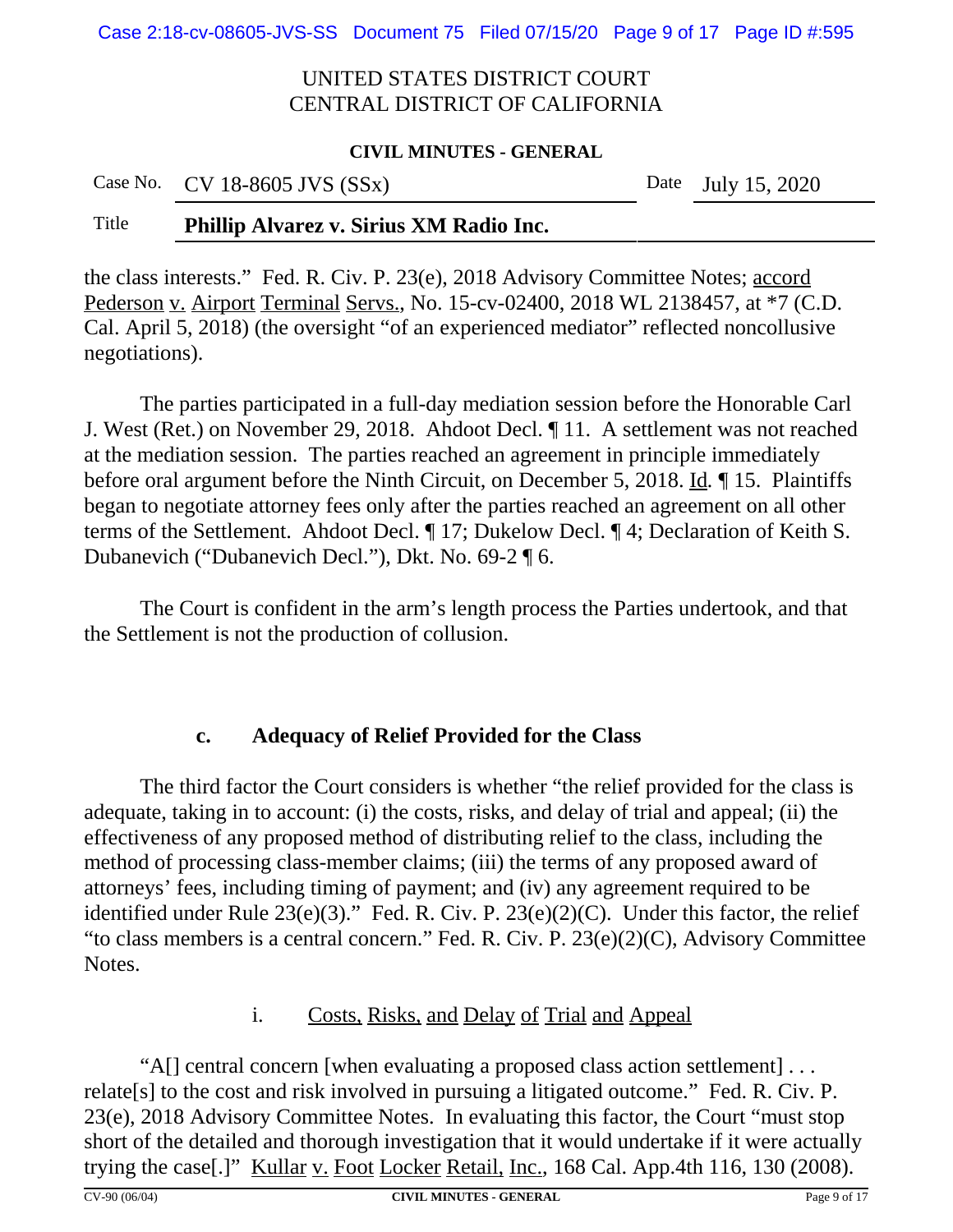Case 2:18-cv-08605-JVS-SS Document 75 Filed 07/15/20 Page 10 of 17 Page ID #:596

## UNITED STATES DISTRICT COURT CENTRAL DISTRICT OF CALIFORNIA

#### **CIVIL MINUTES - GENERAL**

| Case No. CV 18-8605 JVS $(SSx)$<br>Date July 15, 2020 |  |
|-------------------------------------------------------|--|
|-------------------------------------------------------|--|

## Title **Phillip Alvarez v. Sirius XM Radio Inc.**

"In the context of a settlement . . . the test is not the maximum amount plaintiffs might have obtained at trial on the complaint, but rather whether the settlement is reasonable under all of the circumstances." Wershba v. Apple Computer, Inc., 91 Cal. App.4th 224, 250 (2001).

Plaintiffs contend that they are confident that they would succeed if this case proceeded to trial. Mot. at 19. However, given the obstacles and inherent risks Plaintiffs face with respect to their claims, the substantial benefits the Settlement Agreement provides favor preliminary approval.

## ii. Effectiveness of Proposed Method of Relief Distribution

Next, the Court must consider "the effectiveness of any proposed method of distributing relief to the class, including the method of processing class-member claims." Fed. R. Civ. P.  $23(e)(2)(C)$ . "Often it will be important for the court to scrutinize the method of claims processing to ensure that it facilitates filing legitimate claims." Fed. R. Civ. P. 23(e), 2018 Advisory Committee Notes. "A claims processing method should deter or defeat unjustified claims, but the court should be alert to whether the claims process is unduly demanding." Id.

The Claim process is only required for the minority of Settlement Class Members who are Inactive Subscribers. It requires logging on to the Settlement Website and submitting a Claim there, or a Settlement Class Member may print the Claim form from that website and mail a filled-in hard-copy to the Settlement Administrator if they prefer. SA  $\P$  68(a)-(b).

The Settlement Agreement details eligibility for an individual recovery. The Court finds that this process is not unduly demanding, and that the proposed method of distributing relief to the Class is effective.

iii. Terms of Proposed Award of Attorneys' Fees

Third, the Court must consider "the terms of any proposed award of attorneys' fees, including timing of payment." Fed. R. Civ. P. 23(e)(2)(c).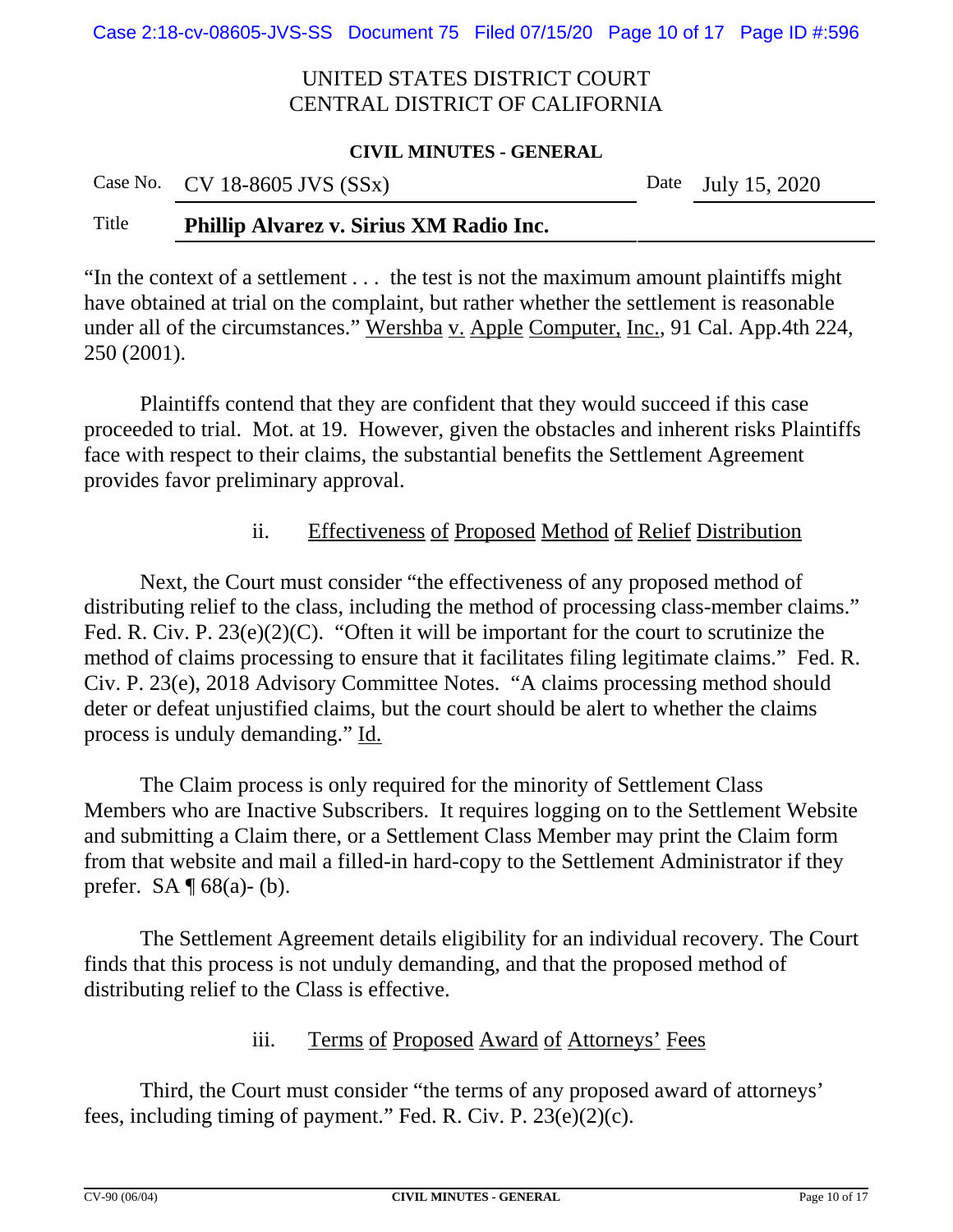Case 2:18-cv-08605-JVS-SS Document 75 Filed 07/15/20 Page 11 of 17 Page ID #:597

## UNITED STATES DISTRICT COURT CENTRAL DISTRICT OF CALIFORNIA

#### **CIVIL MINUTES - GENERAL**

|         | Case No. CV 18-8605 JVS $(SSx)$                                                                                    | Date July 15, 2020 |
|---------|--------------------------------------------------------------------------------------------------------------------|--------------------|
| $TL1 -$ | $\mathbf{u}$ and $\mathbf{u}$ and $\mathbf{u}$ are $\mathbf{v}$ and $\mathbf{v}$ and $\mathbf{v}$ are $\mathbf{u}$ |                    |

#### Title **Phillip Alvarez v. Sirius XM Radio Inc.**

Class Counsel seeks \$3.5 million in attorneys' fees. SA ¶ 76. Plaintiffs' expert estimates that the Agreement is worth \$96,400,000. Declaration of Christian Tregillis, Dkt. No. 69-9 ¶ 35.

Class Counsel will need to provide the relevant information to justify their entitlement to their requested fee award, including a lode star calculation with evidentiary support, which Class Counsel shall file within 60 days of preliminary approval.

#### iv. Agreement Identification Requirement

The Court must also evaluate any agreement made in connection with the proposed Settlement. See Fed. R. Civ. P.  $23(e)(2)(C)(iv)$ ,  $(e)(3)$ .

Here, the Settlement Agreement before this Court is the only agreement. Thus, the Court need not evaluate any additional agreements outside of the evaluation it makes of the Settlement Agreement.

The Court is satisfied that the form of relief is adequate.

## **d. Equitable Treatment of Class Members**

The final Rule 23(e)(2) factor turns on whether the proposed settlement "treats class members equitably relative to each other." Fed. R. Civ. P. 23(e)(2)(D). "Matters of concern could include whether the apportionment of relief among class members takes appropriate account of differences among their claims, and whether the scope of the release may affect class members in different ways that bear on the apportionment of relief." Fed. R. Civ. P. 23(e)(2)(D), 2018 Advisory Committee Notes.

Plaintiffs will apply for enhancement awards of \$5,000 for each of the four Named Plaintiffs, as well as Paul Wright. SA ¶ 75; <u>see</u> Declarations of Philip Alvarez, Randall Bettison, Marc Kelleher, Darlene Vaugh, and Paul Wright, Dkt. Nos. 69-4, 69-5, 69-6, 69-7, and 69-8.

It is unclear on the present record what the scope of the Named Plaintiffs' participation in the action was, and hence, the Court cannot assess the proposed additional payment. See Boyd v. Bank of Am. Corp., 2014 WL 6473804, at \*7 (C.D.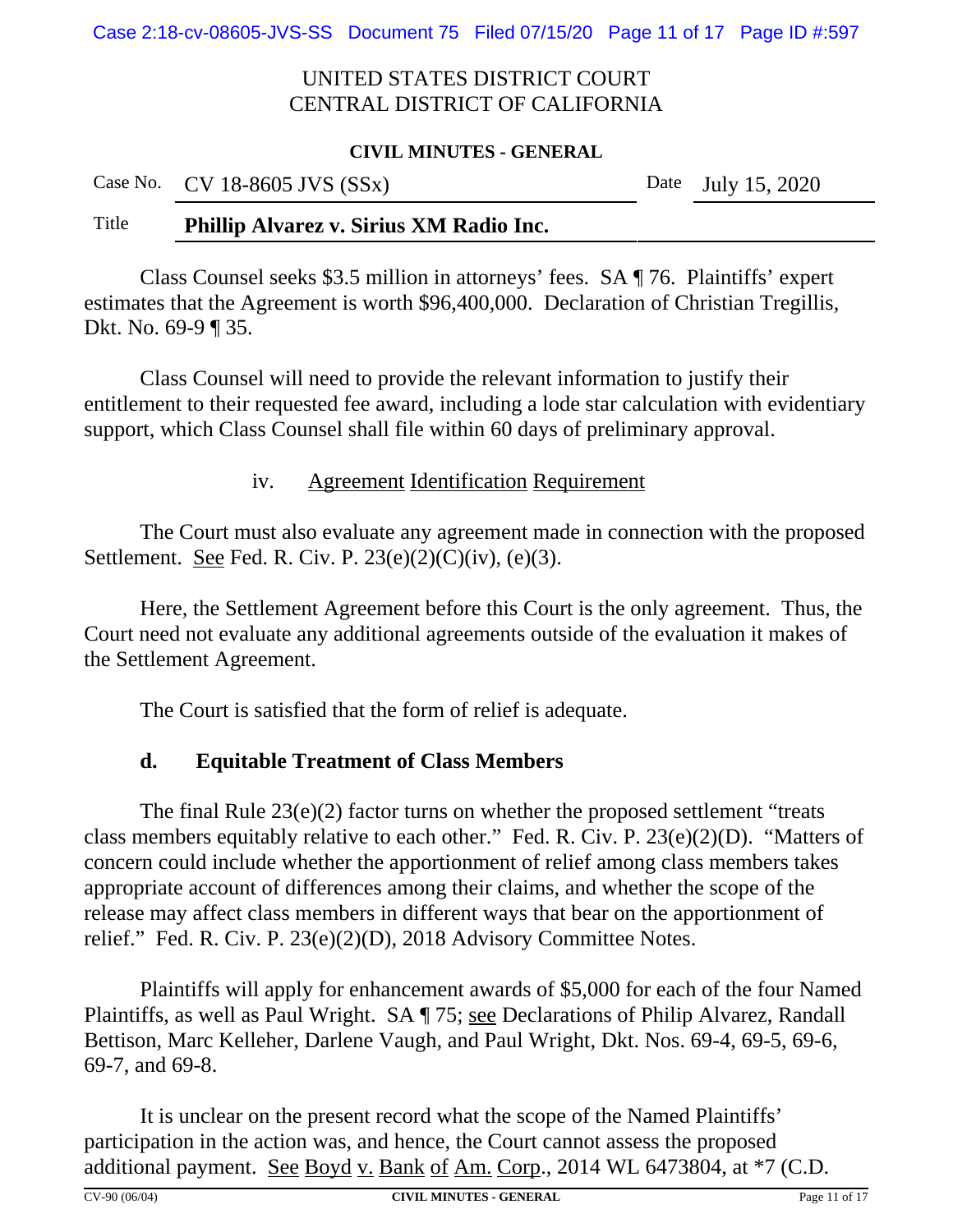Case 2:18-cv-08605-JVS-SS Document 75 Filed 07/15/20 Page 12 of 17 Page ID #:598

## UNITED STATES DISTRICT COURT CENTRAL DISTRICT OF CALIFORNIA

#### **CIVIL MINUTES - GENERAL**

|                 | Case No. CV 18-8605 JVS $(SSx)$ |  |                                        |  | Date July 15, 2020 |  |
|-----------------|---------------------------------|--|----------------------------------------|--|--------------------|--|
| $T^*$ and $T^*$ | $\mathbf{m}$ $\mathbf{m}$       |  | $\alpha \cdot \cdot \cdot \cdot \cdot$ |  |                    |  |

#### Title **Phillip Alvarez v. Sirius XM Radio Inc.**

Cal. Nov. 18, 2014) (citing Staton v. Boeing Co., 327 F.3d 938, 976–77 (9th Cir. 2003)). The Court will only approve the Enhancement Awards if they are supported by adequate proof, including Plaintiffs' approximate time spent on the case. The Court is unlikely to grant awards that far exceeds the individual payments made to Class Members absent proof of significant participation.

Class Counsel shall submit a declaration from Plaintiffs, supporting their enhancement awards, when Class Counsel files the fee motion. Other than the Court's stated concern regarding the sufficiency of documentation supporting the enhancement awards, which the Court will address in the final settlement approval, the Court is satisfied that all Class Members are treated equitably.

#### **B. Preliminary Certification of the Proposed Settlement Class**

The second prerequisite for directing notice of the settlement to the Class is a determination that the Class is likely to meet the requirements for certification for settlement purposes. Fed. R. Civ. P. 23(e)(1)(B)(ii). Certification requires that all four elements of Rule 23(a) and at least one prong under Rule 23(b) be satisfied. For purposes of this Settlement Agreement, the Parties stipulate to class action certification. The Court examines each requirement to determine whether the Class can be certified for purposes of the Settlement Agreement.

# **1. The Proposed Settlement Class Meets the Requirements Under Fed. R. Civ. Pro. 23(a).**

Rule 23(a) imposes four prerequisites for class actions: (1) the class is so numerous that a joinder of all members is impracticable (numerosity); (2) there are questions of law or fact common to the class (commonality); (3) the claims or defenses of the representative parties are typical of the claims or defenses of the class (typicality); and (4) the representative parties will fairly and adequately protect the interests of the class (adequacy). Fed. R. Civ. P. 23(a); United Steel, Paper & Forestry, Rubber, Mfg. Energy, Allied Indus. & Serv. Workers Int'l Union, AFL-CIO v. ConocoPhillips Co., 593 F.3d 802, 806 (9th Cir. 2010).

#### **a. Numerosity**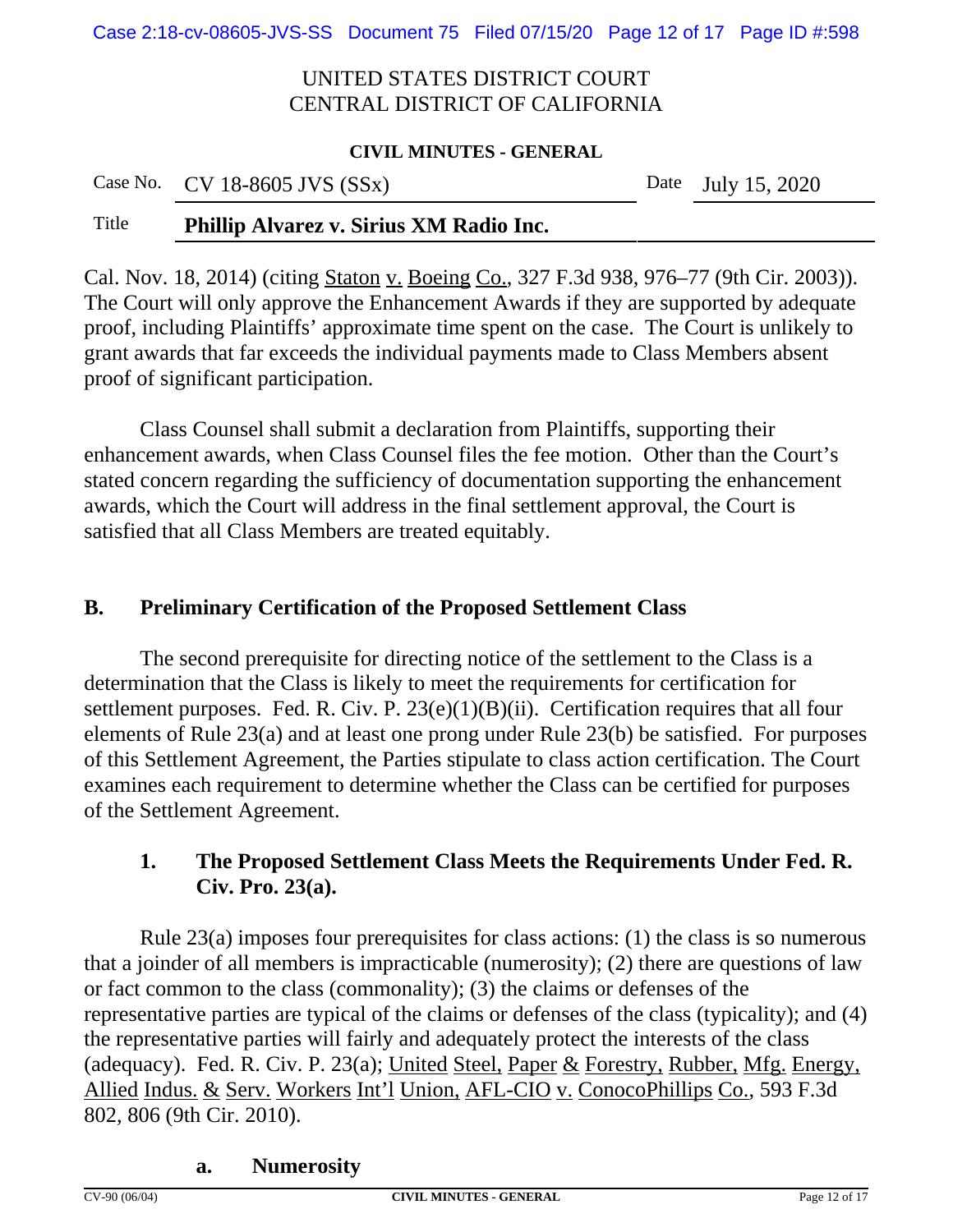Case 2:18-cv-08605-JVS-SS Document 75 Filed 07/15/20 Page 13 of 17 Page ID #:599

## UNITED STATES DISTRICT COURT CENTRAL DISTRICT OF CALIFORNIA

#### **CIVIL MINUTES - GENERAL**

|  | Case No. CV 18-8605 JVS $(SSx)$ |  | Date July 15, 2020 |
|--|---------------------------------|--|--------------------|
|--|---------------------------------|--|--------------------|

# Title **Phillip Alvarez v. Sirius XM Radio Inc.**

Under Rule  $23(a)(1)$ , a class must be so numerous that joinder of all members is impracticable. Fed. R. Civ. P. 23(a)(1). Because this requirement is not tied to a fixed numerical threshold, a court needs to examine the specific facts of each case. Rannis v. Recchia, 380 Fed. App'x 646, 651 (9th Cir. 2010). Typically, courts have found that the numerosity requirement is satisfied when the proposed class includes at least forty members. Id.

There are 964,000 Class Members. See SA. Accordingly, Plaintiffs have easily satisfied the Rule  $23(a)(1)$  numerosity element. The Court finds that joinder of individual members is impracticable.

## **b. Commonality**

Rule 23(a)(2) requires that there are common questions of law or fact. Fed. R. Civ. P. 23(a)(2). However, to satisfy this rule, all questions of fact and law do not need to be common. Hanlon, 150 F.3d at 1019. For instance, a class meets the commonality requirement if members share the same legal issues but have different factual foundations. Id. In addition, commonality is satisfied if members of the class share a common core of facts despite having different legal remedies. Id.

Whether Defendant breached a contract with the Settlement Class Members — the sole cause of action in the FAC— is a question that is common to all Settlement Class Members. Ahdoot Decl. ¶ 24. Indeed, even if all fifty states' law applies to the respective residents of those states, this question still predominates because the elements of this cause of action do not vary state-by-state in any significant respect. Id., Ex. A. The Court finds that sufficient commonality has been established.

## **c. Typicality**

Rule 23(a)(3) requires that the claims or defenses of the representative parties are typical of the claims or defenses of the class. Fed. R. Civ. P.  $23(a)(3)$ . Rule  $23(a)(3)$  has a permissive standard: the representative claims are typical if they are reasonably comparable to the claims of the absent class members; substantial identicalness between the claims is not required. Hanlon, 150 F.3d at 1020. The test for typicality is (1) whether other members have a similar injury, (2) whether the action is based on conduct that is not unique to the named plaintiffs, and (3) whether the same course of conduct has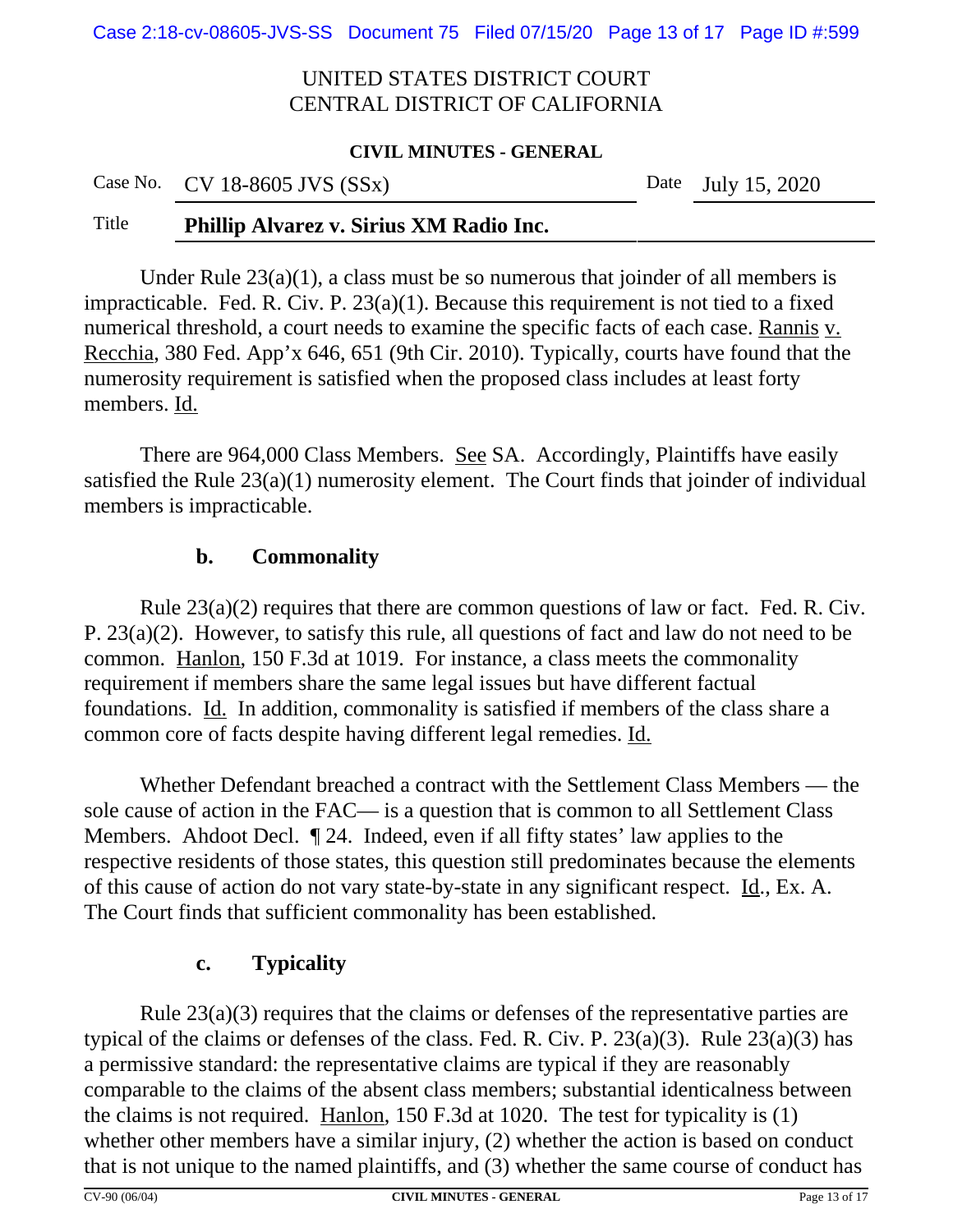Case 2:18-cv-08605-JVS-SS Document 75 Filed 07/15/20 Page 14 of 17 Page ID #:600

## UNITED STATES DISTRICT COURT CENTRAL DISTRICT OF CALIFORNIA

#### **CIVIL MINUTES - GENERAL**

|       | Case No. CV 18-8605 JVS $(SSx)$         | Date July 15, 2020 |
|-------|-----------------------------------------|--------------------|
| Title | Phillip Alvarez v. Sirius XM Radio Inc. |                    |

injured other class members. Hanon v. Dataproducts Corp., 976 F.2d 497, 508 (9th Cir. 1992).

Plaintiffs contend the claims of the named Plaintiffs are typical of the Settlement Class, arise from the same facts, and are based upon the same theory: that Sirius XM's sale of lifetime subscriptions was misleading. Mot. at 16.

Thus, the typicality requirement is satisfied.

## **d. Adequacy**

Rule 23(a)(4) requires that a representative party fairly and adequately protects the interest of the class. Fed. R. Civ. P. 23(a)(4). Representation is fair and adequate when (1) the representative plaintiffs and counsel have no conflicts of interest with other class members and (2) representative plaintiffs and counsel will prosecute the action vigorously on behalf of the class. Staton, 327 F.3d at 957.

Plaintiffs have no conflicts, have read and understood the basic allegations of the FAC and are willing to prosecute this matter on behalf of the Class. Ahdoot Decl.  $\P$  26-27. Further, they are represented by Class Counsel who are experienced in class action litigation. Id. ¶¶ 30-37; Dukelow Decl. ¶¶ 2-5; Dubanevich Decl. ¶¶ 3-5.

The Court finds that adequacy has been established for purposes of preliminary approval.

# **2. The Proposed Settlement Class Meets the Requirements Under Federal Rule of Civil Procedure 23(b)(3).**

Because the proposed settlement class satisfied the prerequisites under Rule 23(a), the Court must now consider whether it also satisfies Rule 23(b). Based on the following analysis, the Court finds that it meets the requirements of Rule 23(b)(3).

Under Rule 23(b)(3), a plaintiff must show (1) that common factual and legal issues predominate over individual questions and (2) that a class action is a superior method to resolve the class claims. Fed. R. Civ. P. 23(b)(3). There are several relevant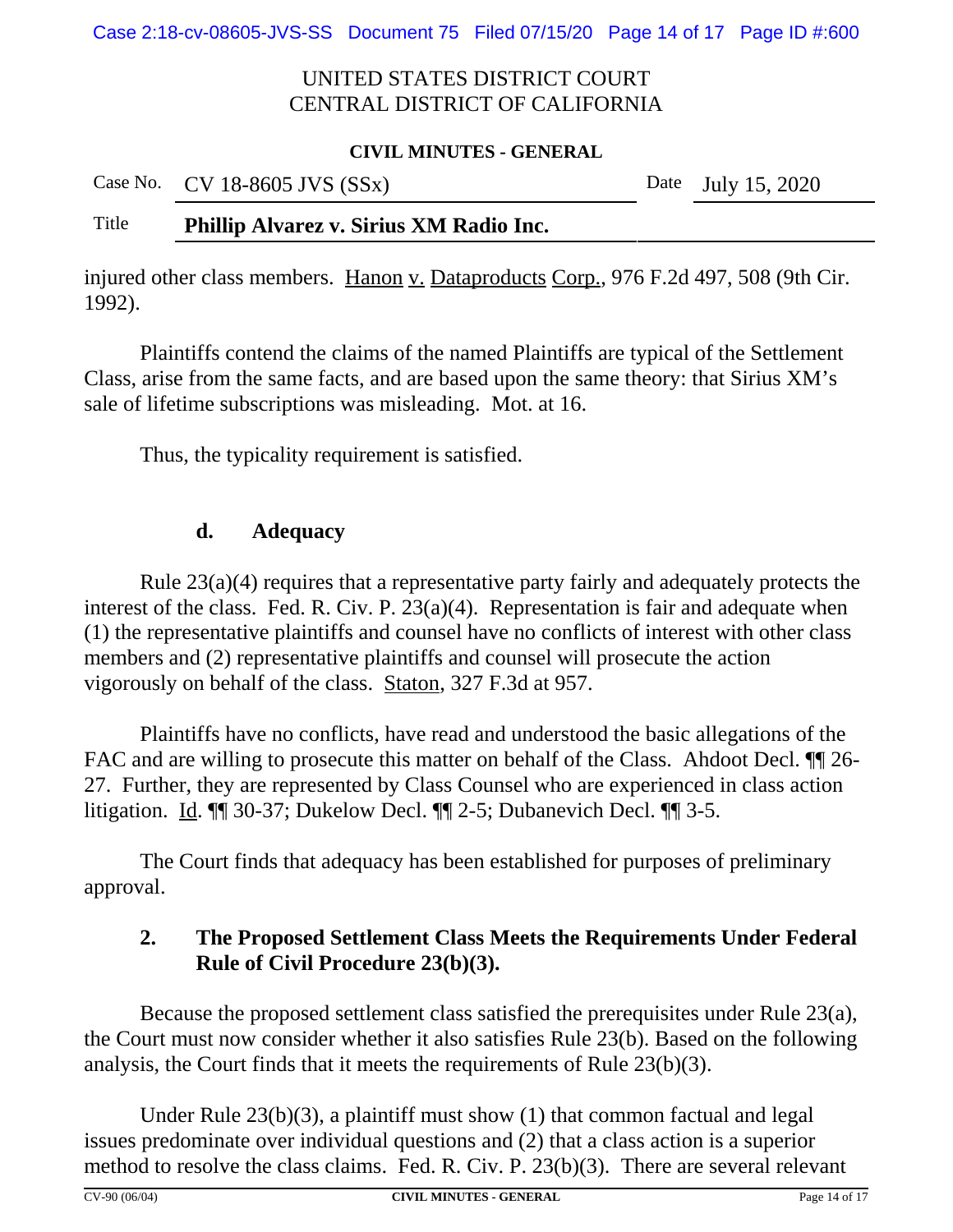Case 2:18-cv-08605-JVS-SS Document 75 Filed 07/15/20 Page 15 of 17 Page ID #:601

## UNITED STATES DISTRICT COURT CENTRAL DISTRICT OF CALIFORNIA

#### **CIVIL MINUTES - GENERAL**

|       | Case No. CV 18-8605 JVS $(SSx)$         |  | Date July 15, 2020 |
|-------|-----------------------------------------|--|--------------------|
| Title | Phillip Alvarez v. Sirius XM Radio Inc. |  |                    |

factors to consider during this analysis: (1) the class members' interest in individually controlling the prosecution or defense of separate actions, (2) the extent and nature of any litigation concerning the controversy already begun by or against class members, (3) the desirability or undesirability of concentrating the litigation of the claims in the particular forum, and (4) the likely difficulties in managing a class action. Id.  $23(b)(3)(A)$ –(D). Here, the Court finds (1) that common factual and legal issues predominate over individual questions and (2) that a class action is a superior method to resolve the class claims.

# **a. Common Factual and Legal Issues Predominate Over Individual Questions.**

To meet the predominance requirement, common questions must be so significant that a single suit resolves all the issues at dispute for all of the class members. Berger v. Home Depot USA, Inc., 741 F.3d 1061, 1067 (9th Cir. 2014), abrogated on other grounds by Microsoft Corp. v. Baker, 137 U.S. 1702 (2017). This predominance inquiry is a more rigorous analysis, and it presumes that there is commonality. Gold v. Midland Credit Mgmt., Inc., 306 F.R.D. 623, 633 (N.D. Cal. 2014).

As explained previously, the Court has found commonality. Common issues predominate over any potential individual ones because liability and damages can be resolved for all Class Members using the same evidence. Thus, the Court finds that the predominance requirement has been met.

# **b. A Class Action is a Superior Method to Resolve the Class Claims.**

A class action is a superior method to resolve the claims. If all Class Members brought individual actions, they would need to prove the same wrongdoing by Sirius XM, using the same evidence. Resolving these claims through a class action avoids the inefficiency of repetitious litigation and the potential risk of inconsistent rulings. Additionally, litigating each claim individually is unrealistic, as this would impose extraordinary burdens on the parties. See Wren v. RGIS Inventory Specialists, 256 F.R.D. 180, 210 (N.D. Cal. 2009) (finding class action superior where "[t]he alternative–hundreds or even thousands of individual actions–is not realistic."). Further, the amount in dispute for individual Class Members is too small, and the required expert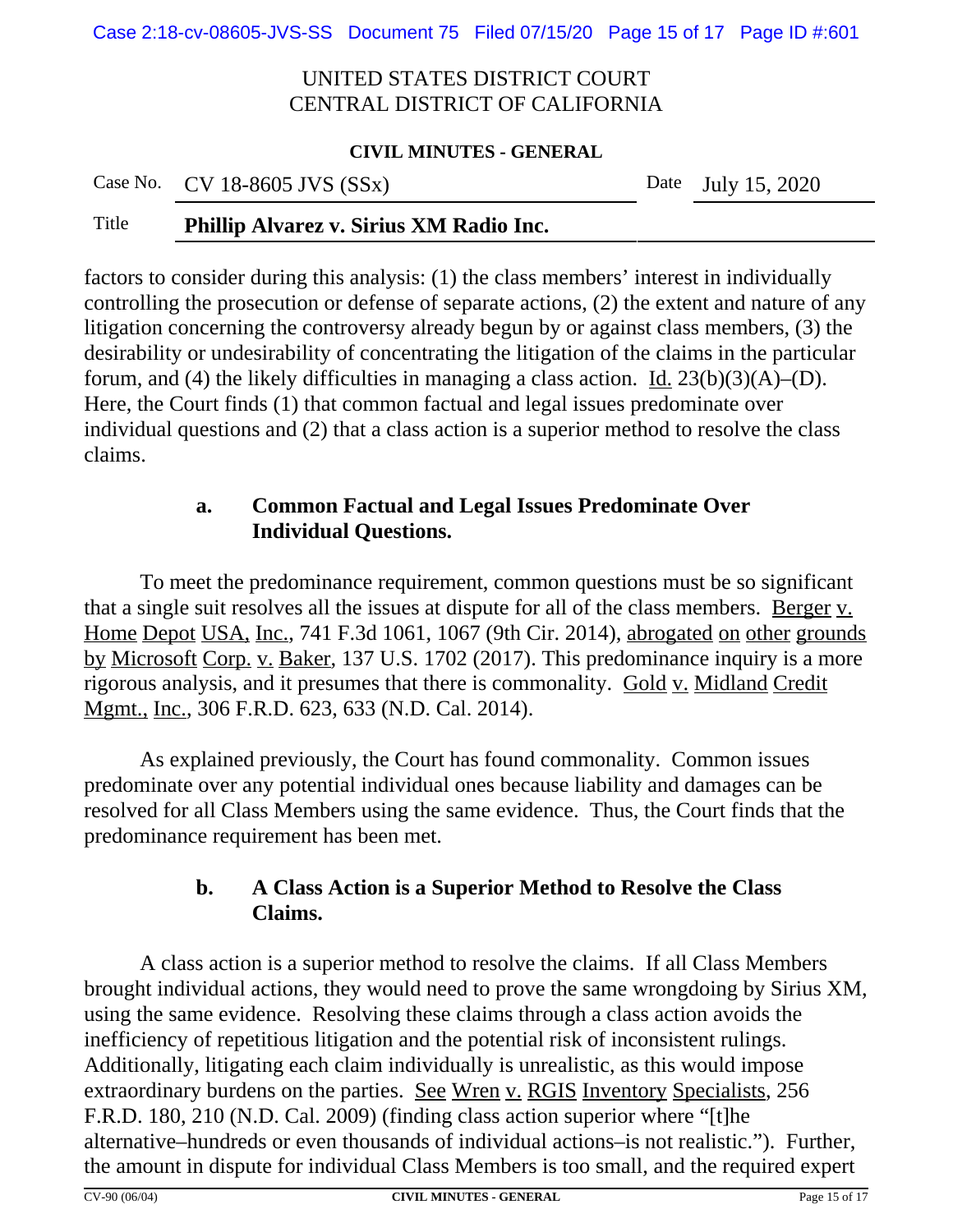Case 2:18-cv-08605-JVS-SS Document 75 Filed 07/15/20 Page 16 of 17 Page ID #:602

## UNITED STATES DISTRICT COURT CENTRAL DISTRICT OF CALIFORNIA

#### **CIVIL MINUTES - GENERAL**

|              | Case No. CV 18-8605 JVS $(SSx)$ |  |                                                                                                                                                                                                                                                                                                                                    |  |  | Date July 15, 2020 |  |
|--------------|---------------------------------|--|------------------------------------------------------------------------------------------------------------------------------------------------------------------------------------------------------------------------------------------------------------------------------------------------------------------------------------|--|--|--------------------|--|
| $TT^{\ast}A$ | $\mathbf{m}$ one in             |  | $\mathbf{C}$ $\mathbf{C}$ $\mathbf{C}$ $\mathbf{C}$ $\mathbf{C}$ $\mathbf{C}$ $\mathbf{C}$ $\mathbf{C}$ $\mathbf{C}$ $\mathbf{C}$ $\mathbf{C}$ $\mathbf{C}$ $\mathbf{C}$ $\mathbf{C}$ $\mathbf{C}$ $\mathbf{C}$ $\mathbf{C}$ $\mathbf{C}$ $\mathbf{C}$ $\mathbf{C}$ $\mathbf{C}$ $\mathbf{C}$ $\mathbf{C}$ $\mathbf{C}$ $\mathbf{$ |  |  |                    |  |

#### Title **Phillip Alvarez v. Sirius XM Radio Inc.**

testimony and document review is too costly. See Just Film, Inc. v. Buono, 847 F.3d 1108, 1123 (9th Cir. 2017). Accordingly, the Court finds that a class action in this case is a superior method to resolve the claims.

# **C. The Proposed Settlement Class Meets the Notice Requirements Under Fed. R. Civ. Pro. 23(c)(2)(B).**

Under Rule 23(c)(2)(B), "for any class certified under Rule 23(b)(3)—or upon ordering notice under Rule 23(e)(1) to a class proposed to be certified for purposes of settlement under Rule 23(b)(3)—the court must direct to class members the best notice that is practicable under the circumstances, including individual notice to all members who can be identified through reasonable effort." Fed. R. Civ. P. 23(c)(2)(B). Rule  $23(c)(2)(B)$  further states that the notice may be made by one of the following: United States mail, electronic means, or another type of appropriate means. Id. "The notice must clearly and concisely state in plain, easily understood language: (i) the nature of the action; (ii) the definition of the class certified; (iii) the class claims, issues, or defenses; (iv) that a class member may enter an appearance through an attorney if the member so desires; (v) that the court will exclude from the class any member who requests exclusion; (vi) the time and manner for requesting exclusion; and (vii) the binding effect of a class judgment on members under Rule  $23(c)(3)$ ." Id.

The notice program includes direct emails and physical mailings to Settlement Class Members, an internet campaign, and reminder emails to Inactive Subscribers who have not submitted a Claim Form (to be transmitted 10 days prior to the Claim Deadline). The Settlement Administrator estimates that notice will reach at least 90% of Settlement Class Members and that the Notice Plan is the best notice practicable and satisfies all due process requirements. SA Ex. E; Azari Decl. ¶¶ 13, 26-29.

The Court finds that the Notice clearly and adequately conveys all relevant information regarding the proposed Settlement as required by Rule 23(c)(2)(B). The Notice concisely states a description of the action and the definition of the certified Class. SA Exs. B, E; Azari Decl. ¶¶ 18, 24-25. It identifies the Class claims, and explains that Class Members may enter an appearance through an attorney if the Member so desires.